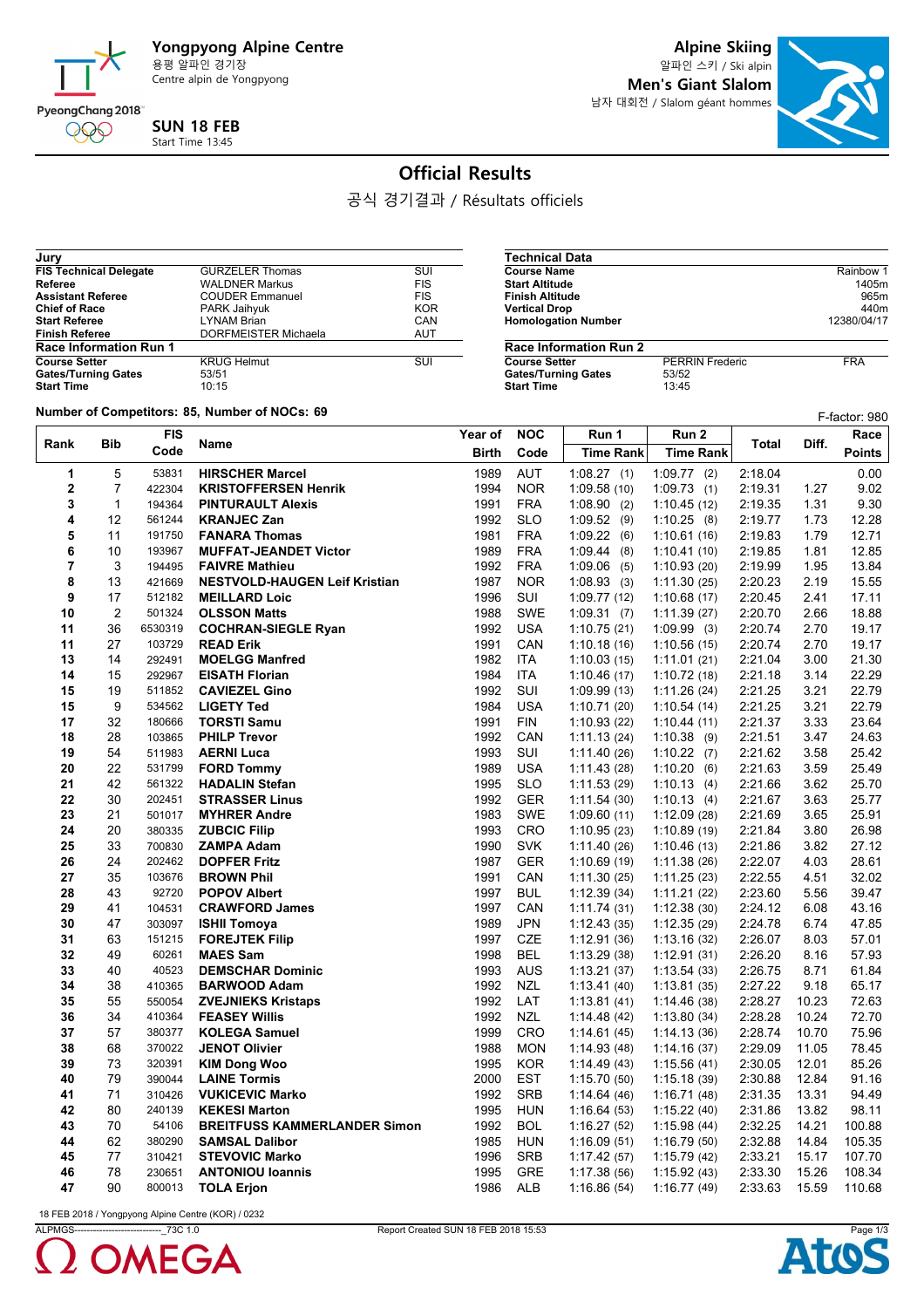

**Alpine Skiing** 알파인 스키 / Ski alpin **Men's Giant Slalom** 남자 대회전 / Slalom géant hommes



# **Official Results**

공식 경기결과 / Résultats officiels

### **Number of Competitors: 85, Number of NOCs: 69 F-factor: 980**

|                                                                                       |          | <b>FIS</b>       |                                                        | Year of      | <b>NOC</b>        | Run 1                      | Run 2                      |                    | Diff.          | Race             |
|---------------------------------------------------------------------------------------|----------|------------------|--------------------------------------------------------|--------------|-------------------|----------------------------|----------------------------|--------------------|----------------|------------------|
| Rank                                                                                  | Bib      | Code             | Name                                                   | Birth        | Code              | <b>Time Rank</b>           | <b>Time Rank</b>           | Total              |                | Points           |
| 48                                                                                    | 81       | 540026           | <b>DICKSON SOMMERS Rodolfo Roberto</b>                 | 1997         | <b>MEX</b>        | 1:17.02 (55)               | 1:16.67(47)                | 2:33.69            | 15.65          | 111.11           |
| 49                                                                                    | 84       | 280034           | <b>BIRAN Itamar</b>                                    | 1998         | ISR.              | 1:17.52 (58)               | 1:16.19(45)                | 2:33.71            | 15.67          | 111.25           |
| 50                                                                                    | 65       | 700868           | <b>FALAT Matej</b>                                     | 1993         | <b>SVK</b>        | 1:14.99(49)                | 1:19.79(61)                | 2:34.78            | 16.74          | 118.84           |
| 51                                                                                    | 75       | 670037           | <b>ZAKURDAEV Igor</b>                                  | 1987         | KAZ               | 1:18.78(62)                | 1:16.29(46)                | 2:35.07            | 17.03          | 120.90           |
| 52                                                                                    | 91       | 210040           | <b>TUKHTAEV Komiljon</b>                               | 1997         | <b>UZB</b>        | 1:17.72(60)                | 1:18.27(58)                | 2:35.99            | 17.95          | 127.43           |
| 53                                                                                    | 60       | 790025           | <b>LAMHAMEDI Adam</b>                                  | 1995         | <b>MAR</b>        | 1:18.50(61)                | 1:17.54(54)                | 2:36.04            | 18.00          | 127.79           |
| 54                                                                                    | 88       | 660021           | <b>DANILOCHKIN Yuri</b>                                | 1991         | <b>BLR</b>        | 1:19.45(64)                | 1:17.44(53)                | 2:36.89            | 18.85          | 133.82           |
| 55                                                                                    | 82       | 460060           | <b>BARBU Alexandru</b>                                 | 1987         | ROU               | 1:19.74(66)                | 1:17.40(52)                | 2:37.14            | 19.10          | 135.60           |
| 56                                                                                    | 96       | 942023           | <b>TAHIRI Albin</b>                                    | 1989         | KOS               | 1:19.49(65)                | 1:17.98(55)                | 2:37.47            | 19.43          | 137.94           |
| 57                                                                                    | 98       | 690694           | <b>KOVBASNYUK Ivan</b>                                 | 1993         | <b>UKR</b>        | 1:20.41(70)                | 1:17.26(51)                | 2:37.67            | 19.63          | 139.36           |
| 58<br>59                                                                              | 89       | 260110           | KIYADARBANDSARI Mohammad                               | 1989         | IRI               | 1:19.11(63)                | 1:18.61(59)                | 2:37.72            | 19.68          | 139.72           |
| 60                                                                                    | 86<br>76 | 780023<br>170151 | <b>DRUKAROV Andrei</b><br><b>DYRBYE NAESTED Casper</b> | 1999<br>1996 | LTU<br><b>DEN</b> | 1:19.98(68)<br>1:20.33(69) | 1:18.21(57)<br>1:18.01(56) | 2:38.19<br>2:38.34 | 20.15<br>20.30 | 143.05<br>144.12 |
| 61                                                                                    | 97       | 959600           | <b>ABEDA Shannon</b>                                   | 1996         | ERI               | 1:19.86(67)                | 1:20.01(62)                | 2:39.87            | 21.83          | 154.98           |
| 62                                                                                    | 95       | 360046           | <b>OSCH Matthieu</b>                                   | 1999         | <b>LUX</b>        | 1:21.45(74)                | 1:18.94(60)                | 2:40.39            | 22.35          | 158.67           |
| 63                                                                                    | 92       | 770015           | <b>TIMOFEEV Evgeniy</b>                                | 1994         | <b>KGZ</b>        | 1:20.90(72)                | 1:20.13(63)                | 2:41.03            | 22.99          | 163.22           |
| 64                                                                                    | 83       | 310438           | <b>SALIHOVIC Eldar</b>                                 | 1999         | <b>MNE</b>        | 1:20.51(71)                | 1:20.72(64)                | 2:41.23            | 23.19          | 164.63           |
| 65                                                                                    | 101      | 450030           | <b>MARIOTTI Alessandro</b>                             | 1998         | <b>SMR</b>        | 1:21.66(75)                | 1:21.21(66)                | 2:42.87            | 24.83          | 176.28           |
| 66                                                                                    | 99       | 194752           | <b>HANSE Arthur</b>                                    | 1993         | <b>POR</b>        | 1:22.43(76)                | 1:21.52(67)                | 2:43.95            | 25.91          | 183.95           |
| 67                                                                                    | 93       | 520170           | <b>DENIZ Serdar</b>                                    | 1997         | <b>TUR</b>        | 1:23.45(77)                | 1:20.78(65)                | 2:44.23            | 26.19          | 185.93           |
| 68                                                                                    | 108      | 6532104          | <b>WEBB Jeffrey</b>                                    | 1998         | MAS               | 1:23.83(78)                | 1:23.84(70)                | 2:47.67            | 29.63          | 210.35           |
| 69                                                                                    | 102      | 120057           | <b>ZHANG Yangming</b>                                  | 1994         | <b>CHN</b>        | 1:25.73(79)                | 1:22.95(69)                | 2:48.68            | 30.64          | 217.53           |
| 70                                                                                    | 104      | 610003           | <b>MILLER Asa</b>                                      | 2000         | PHI               | 1:27.52(81)                | 1:22.43(68)                | 2:49.95            | 31.91          | 226.54           |
| 71                                                                                    | 103      | 340440           | <b>BEHLOK Allen</b>                                    | 1998         | LBN               | 1:26.70(80)                | 1:25.43(71)                | 2:52.13            | 34.09          | 242.02           |
| 72                                                                                    | 106      | 820030           | <b>KARIM Muhammad</b>                                  | 1995         | <b>PAK</b>        | 1:27.53(82)                | 1:26.51(72)                | 2:54.04            | 36.00          | 255.58           |
| 73                                                                                    | 105      | 140013           | <b>FLAHERTY Charles</b>                                | 2000         | <b>PUR</b>        | 1:28.50(83)                | 1:27.55(73)                | 2:56.05            | 38.01          | 269.85           |
| 74                                                                                    | 110      | 330016           | <b>KANG Song II</b>                                    | 1994         | <b>PRK</b>        | 1:32.03(84)                | 1:29.99(74)                | 3:02.02            | 43.98          | 312.23           |
| 75                                                                                    | 109      | 330014           | <b>CHOE Myong Gwang</b>                                | 1990         | <b>PRK</b>        | 1:38.67(85)                | 1:33.34(75)                | 3:12.01            | 53.97          | 383.15           |
|                                                                                       |          |                  |                                                        |              |                   |                            |                            |                    |                |                  |
| <b>DID NOT FINISH RUN 2: 9 competitors</b><br><b>TONETTI Riccardo</b><br>18<br>291318 |          |                  |                                                        |              | <b>ITA</b>        |                            |                            |                    |                |                  |
|                                                                                       | 25       | 54027            | <b>BRENNSTEINER Stefan</b>                             | 1989<br>1991 | AUT               |                            |                            |                    |                |                  |
|                                                                                       | 29       | 700879           | <b>ZAMPA Andreas</b>                                   | 1993         | <b>SVK</b>        |                            |                            |                    |                |                  |
|                                                                                       | 46       | 20398            | <b>VERDU Joan</b>                                      | 1995         | <b>AND</b>        |                            |                            |                    |                |                  |
|                                                                                       | 51       | 491853           | del CAMPO Juan                                         | 1994         | <b>ESP</b>        |                            |                            |                    |                |                  |
|                                                                                       | 58       | 110409           | <b>HORWITZ Kai</b>                                     | 1998         | CHI               |                            |                            |                    |                |                  |
|                                                                                       | 66       | 92719            | <b>ZLATKOV Kamen</b>                                   | 1997         | <b>BUL</b>        |                            |                            |                    |                |                  |
|                                                                                       | 69       | 710362           | <b>LOKMIC Emir</b>                                     | 1997         | BIH               |                            |                            |                    |                |                  |
|                                                                                       | 74       | 6190671          | <b>POETTOZ Michael</b>                                 | 1998         | COL               |                            |                            |                    |                |                  |
|                                                                                       |          |                  | DID NOT START RUN 2: 1 competitor                      |              |                   |                            |                            |                    |                |                  |
|                                                                                       | 39       | 502015           | <b>JAKOBSEN Kristoffer</b>                             | 1994         | SWE               |                            |                            |                    |                |                  |
|                                                                                       |          |                  |                                                        |              |                   |                            |                            |                    |                |                  |
|                                                                                       |          |                  | DID NOT FINISH RUN 1: 21 competitors                   |              |                   |                            |                            |                    |                |                  |
|                                                                                       | 6        | 511896           | <b>MURISIER Justin</b>                                 | 1992         | SUI               |                            |                            |                    |                |                  |
|                                                                                       | 16       | 422139           | <b>KILDE Aleksander Aamodt</b>                         | 1992         | <b>NOR</b>        |                            |                            |                    |                |                  |
|                                                                                       | 23       | 202597           | <b>SCHMID Alexander</b>                                | 1994         | <b>GER</b>        |                            |                            |                    |                |                  |
|                                                                                       | 26       | 534959           | <b>JITLOFF Tim</b>                                     | 1985         | <b>USA</b>        |                            |                            |                    |                |                  |
|                                                                                       | 31       | 421483           | <b>JANSRUD Kjetil</b>                                  | 1985         | <b>NOR</b>        |                            |                            |                    |                |                  |
|                                                                                       | 37       | 53889            | <b>HIRSCHBUEHL Christian</b>                           | 1990         | AUT               |                            |                            |                    |                |                  |
|                                                                                       | 45       | 561310           | <b>HROBAT Miha</b>                                     | 1995         | <b>SLO</b>        |                            |                            |                    |                |                  |
|                                                                                       | 48       | 481730           | <b>KUZNETSOV Ivan</b>                                  | 1996         | OAR               |                            |                            |                    |                |                  |
|                                                                                       | 50       | 30266            | <b>GASTALDI Sebastiano</b>                             | 1991         | ARG               |                            |                            |                    |                |                  |
|                                                                                       | 52       | 320266           | <b>JUNG Donghyun</b>                                   | 1988         | <b>KOR</b>        |                            |                            |                    |                |                  |
|                                                                                       | 53<br>56 | 150743<br>151024 | <b>BERNDT Ondrej</b><br><b>KOTZMANN Adam</b>           | 1988         | CZE               |                            |                            |                    |                |                  |
|                                                                                       |          |                  |                                                        | 1993         | CZE               |                            |                            |                    |                |                  |

18 FEB 2018 / Yongpyong Alpine Centre (KOR) / 0232